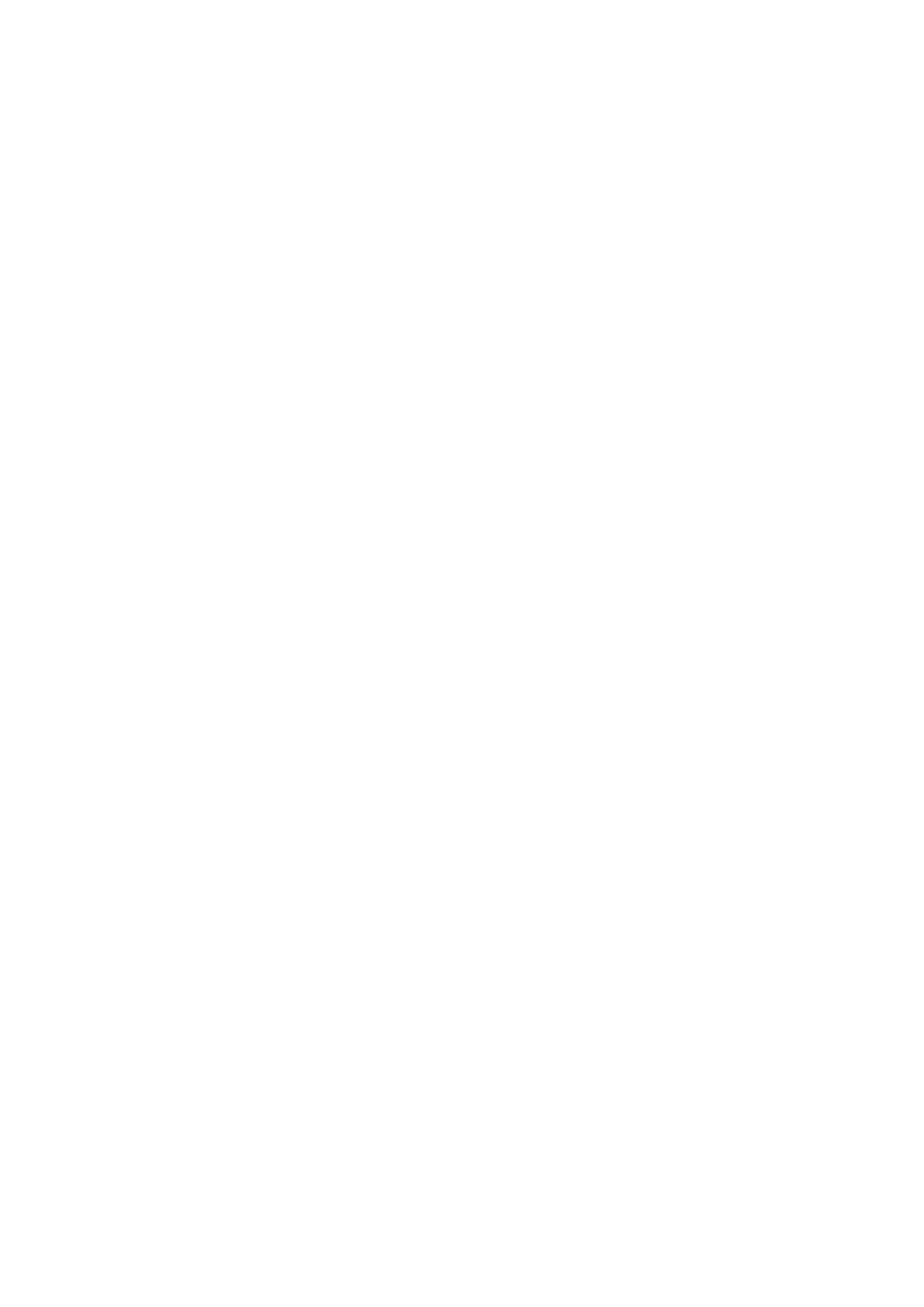## **Younger and older households in the crisis**

### **Petra Gerlach-Kristen**

This Note analyses how the financial crisis has affected younger and older households in Ireland. Using data from the Household Budget Survey, for which the Central Statistics Office has recently released the data collected in 2009/10, we examine how household consumption has responded and show that the financial crisis has affected younger households much more than older ones. We then go on to analyse why consumption of young households has declined so dramatically. The data show that unemployment, arrears and negative equity affect younger households more than older households. This may make it more difficult for them to smooth consumption.

#### **Consumption**

Figure 1 presents average weekly income and consumption for households with a head below 45 years of age in the left plot and for households with a head aged 45 and up in the right plot. By choosing a split at 45, we capture almost exactly half of the Irish households in each of the plots. The data cover the last four HBS waves and are inflation adjusted to the 2010 price level. We plot both expenditure including and excluding housing costs.





*Note*: Values in 2010 prices, age of the household reference person. Consumption excludes housing expenditure. Average income and consumption by group, taking into account the grossing factors capturing the representativeness of the individual households interviewed in the HBS.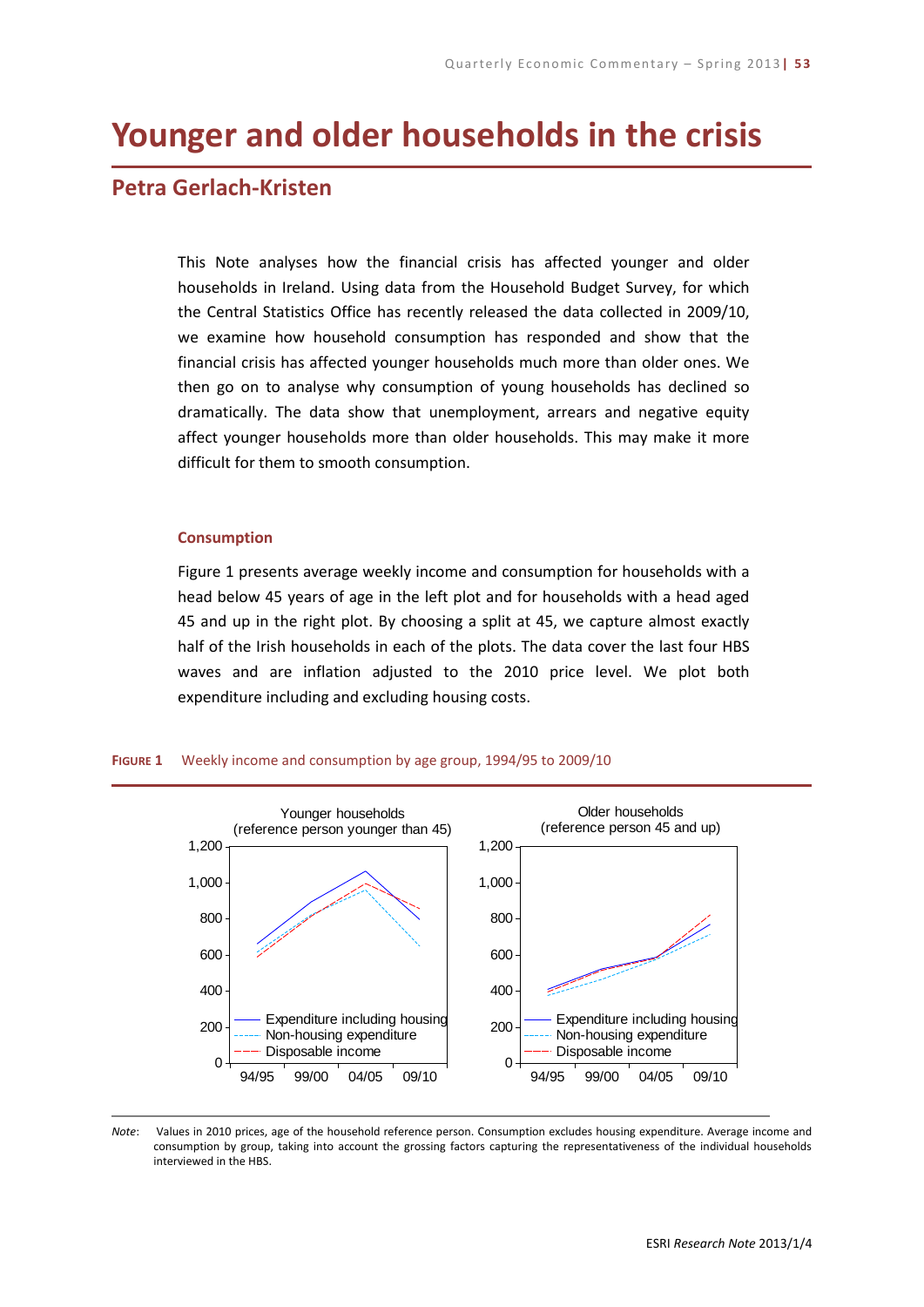The contrast between the two population groups is striking. Income and consumption increase roughly steadily for the average household over the age of 45 from 1994/95 to 2009/10. To a certain extent, this increase is due to a rise in the average education level of older households. While in 1994/95, the average household reference person over the age of 45 had a primary school education only, by 2009/[1](#page-3-0)0 he/she had higher secondary education. $<sup>1</sup>$ </sup>

In sharp contrast to the increase in earning and expenditure of older households over the last two decades, there has been a large drop in income and consumption for the younger average household in the crisis. Between the 2004/05 survey and that of 2009/10, real disposable income decreased by 14 per cent, real consumption including housing by 25 per cent and excluding housing by 32 per cent.

This decline in the consumption by young households is large, both by international standards and in a historical comparison.<sup>[2](#page-3-1)</sup> Also, the fact that consumption has declined by more than income stands in contrast with standard economic theory, which predicts that consumption evolves more smoothly than income (see Friedman, 1957, on the permanent income hypothesis). If in a severe crisis permanent income expectations decline, consumption adjusts downwards.<sup>[3](#page-3-2)</sup> However, the drop of actual income in the crisis will virtually always be larger than the decline in permanent income. Consequently, consumption should decline less than actual income and be smoothed instead.

Theory offers two explanations for why households may not smooth consumption. First, they may not be able to access loans or have earlier savings that help them maintain consumption when income temporarily decreases. The literature refers to a household that finds access to bank finance impossible as facing credit constraints. Second, they may build up savings in anticipation of future problems in accessing credit. The literature calls these buffer-stock savings (see e.g. Deaton, 1991, and Carroll, 1992). These savings can be used either to finance future consumption or to reduce the likelihood of credit constraints binding in the future, for instance by deleveraging.

Credit constraints arise for households that represent a large risk for banks. For instance, banks will be hesitant to approve loans for households with a history of

<span id="page-3-0"></span> <sup>1</sup> Callan *et al*. (2013) examine the impact of the crisis on the Irish income distribution and also find that older households have suffered least. In part, this reflects that state social welfare pensions were not cut, whereas pay-cuts for active workers have been more common.

<span id="page-3-1"></span><sup>2</sup> For an international comparison of declines in consumption during the crisis, see O'Connell *et al.* (2013).

<span id="page-3-2"></span><sup>&</sup>lt;sup>3</sup> It is possible that younger households, not having known earlier hardship, corrected their permanent income expectations by more than older households.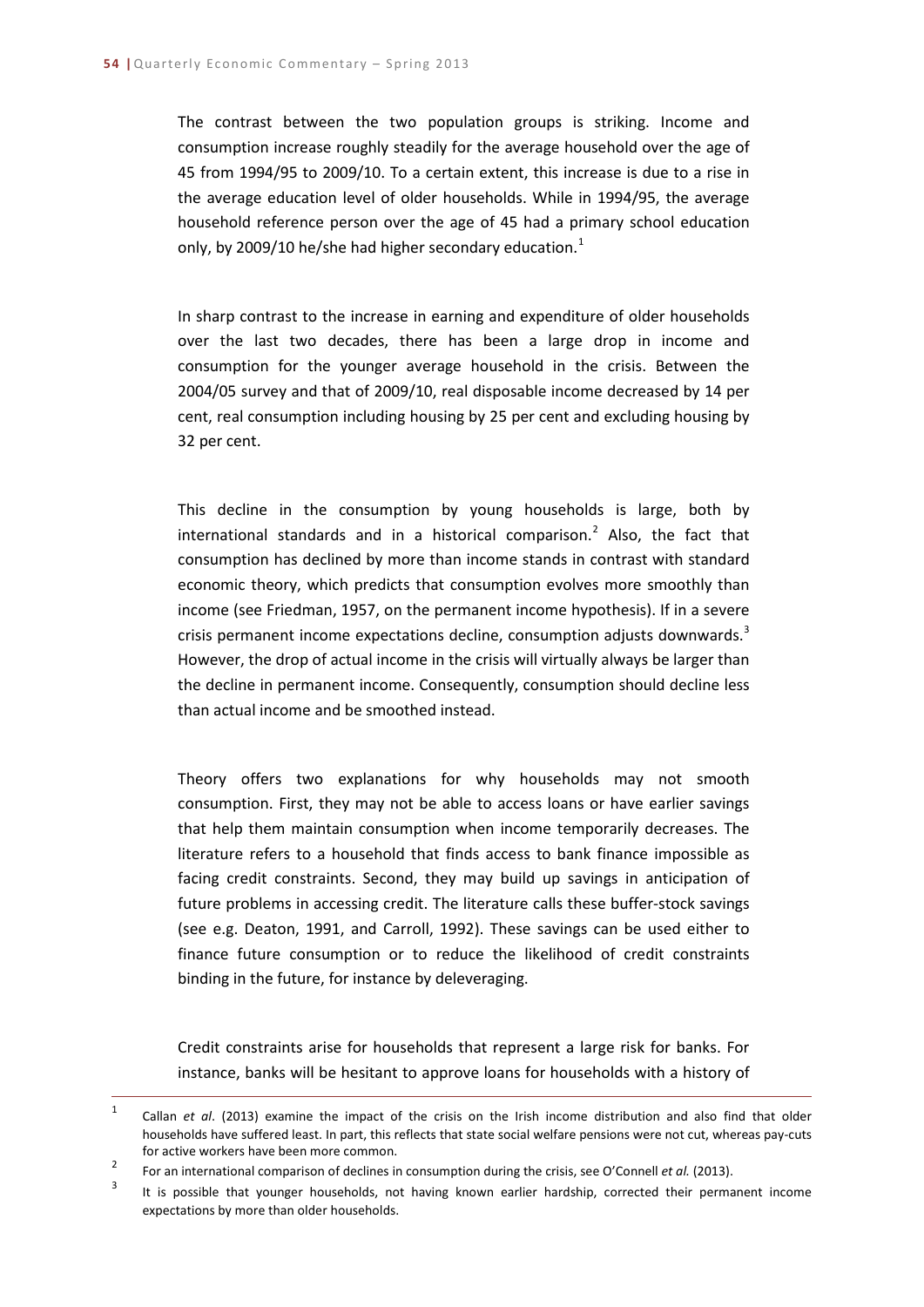payment problems, i.e. households that have been in arrears. Households that have little collateral to offer, such as those in negative equity, also represent credit risk for banks. Finally, banks are cautious approving loans for households that have become unemployed but would like to avoid a major reduction in their consumption levels.

The question then is: Is the decline in consumption of younger households related to their being more exposed to unemployment, arrears and negative equity? This Note suggests that this seems to be the case. Gerlach-Kristen (2013) presents a formal analysis.

#### **Unemployment**

The Quarterly National Household Survey records for the period in which the 2009/10 HBS interviews were conducted an overall unemployment rate rising from 12.9 per cent to 14.1 per cent. The HBS provides data that allow a detailed analysis by household characteristics.

Figure 2 shows what fraction of households are affected by unemployment. We perform this analysis by household age and size and by whether the head or other household members are unemployed. The first two columns show the unemployment rate for single households by age group. Singles under the age of 45 had an unemployment rate of 14.2 per cent in 2009/10. The rate for older singles was less than half of that, namely 5.6 per cent. It is not surprising that younger individuals more often become unemployed, since they have less experience. Also, firms tend to lay off first those employees whom they hired last, who are typically younger than the average staff member.

In households with two grown-up members, unemployment is again more common for younger households (11.1 per cent for the household reference person, 19.2 per cent for the second grown-up, versus 5.4 per cent and 11.9 per cent for older households). For households with three grown-ups, the unemployment rate for the household reference person is again higher for the younger population group. However, the rate of unemployment of the second and third household member is higher in older households. Arguably, this reflects unemployed grown-up children staying or moving back in with their parents, and sibling in-laws sharing house to manage costs.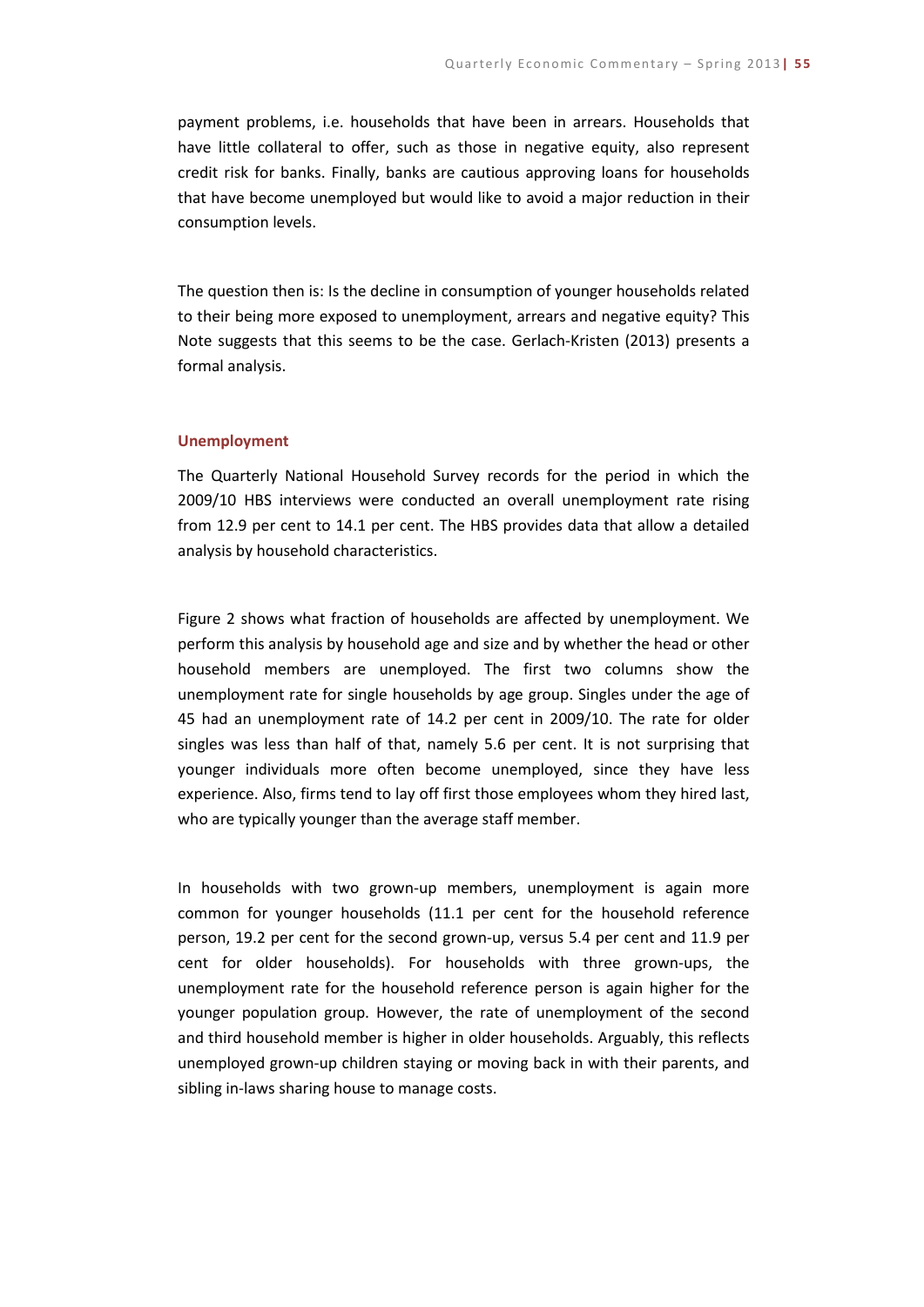

#### **FIGURE 2** Unemployment by age group and household size, 2009/10 HBS

*Note*: Analysis accounts for grossing factors capturing the representativeness of the individual households. n denotes the number of household members over the age of 13.

Overall, younger household reference persons are more likely to be unemployed than older heads. Since the head's income in a household typically is the highest, his/her unemployment has in most cases the largest effect on a household's finances. If credit constraints make a smoothing of consumption impossible and if there are no previous savings to draw down, the higher unemployment rate of young household reference persons may explain part of the drop in consumption for this population group. Moreover, if young households realise that they are particularly likely to become unemployed, buffer-stock savings to prepare for this eventuality reduce aggregate consumption further.

#### **Arrears and negative equity**

The collapse of Irish house prices has put mortgage households under pressure. Figure 3 helps gain a sense on how common mortgages are across age groups. Mortgages are most prevalent in the 35-44 year bracket, with more than half of households in this group having a mortgage. About 43 per cent of the households aged 25 to 34, and 45 per cent of those aged 45 to 54 are mortgage holders as well. There are few households in retirement age that have a mortgage.<sup>[4](#page-5-0)</sup> Given

<span id="page-5-0"></span><sup>&</sup>lt;sup>4</sup> The outstanding mortgage amount also is likely to differ by age group, with old households having paid back much of the original mortgage. The 2009/10 HBS does not give information on outstanding mortgages. In the 2004/05 data, younger households' outstanding principal was on average three times larger than that of older households.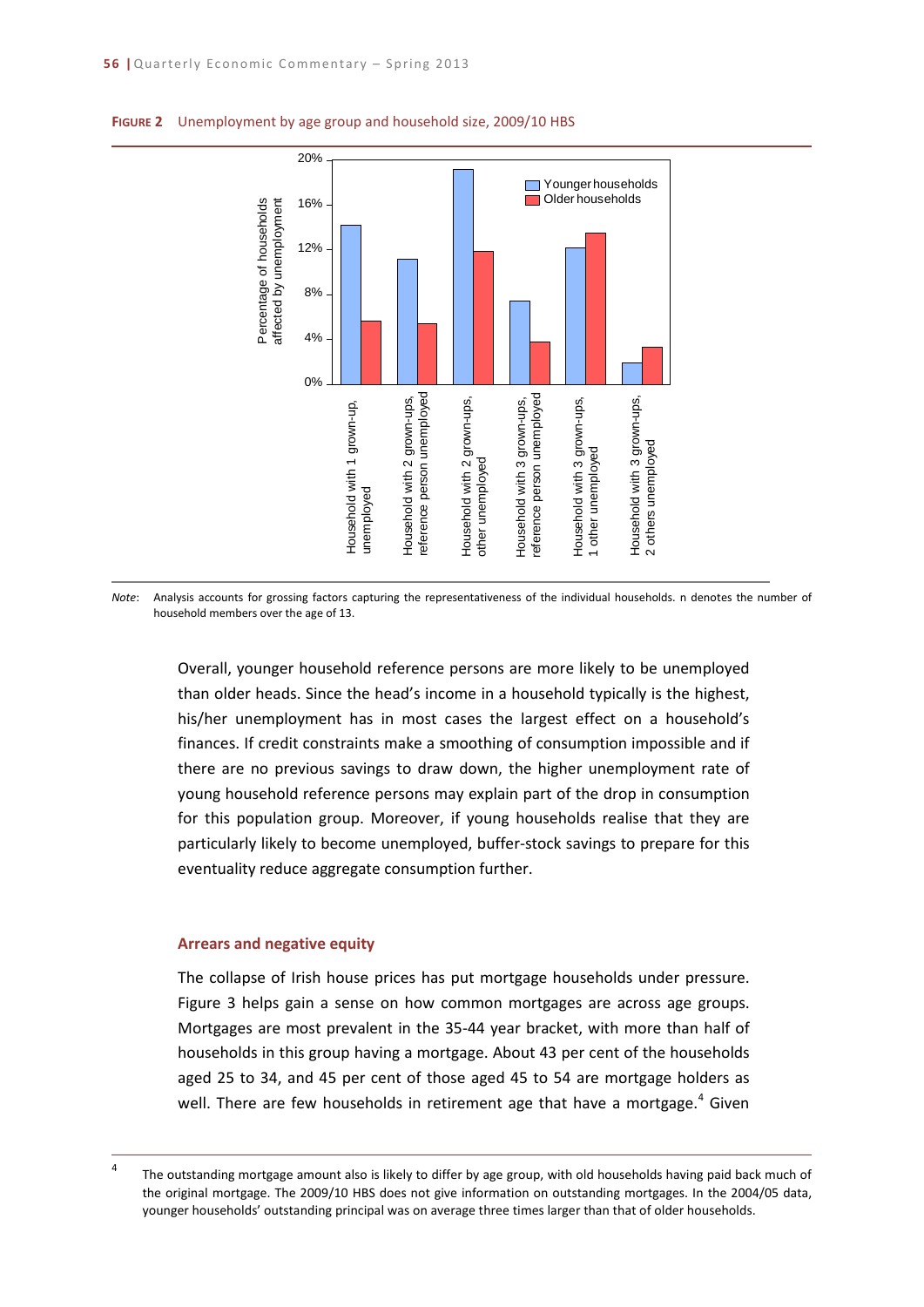this age profile, it seems likely that arrears and negative equity are concentrated in the younger part of the population as well.





*Note*: Analysis accounts for grossing factors capturing the representativeness of the individual households interviewed.

Kennedy and McIndoe Calder (2011) report for the end of 2010 a 30-days arrears rate of 12.3 per cent. The HBS questionnaire does not ask interviewees if they are in mortgage arrears. However, it asks mortgage households how large a mortgage payment they made in the month of the HBS interview. By construction, mortgage households that made no payment are in arrears. However, the measure of arrears constructed this way does not capture households that made only a partial payment or those that paid in the interview month but not earlier. This approach therefore underestimates the incidence of arrears.

Figure 4 shows that arrears are most common for mortgage households with a head between 25 and 44 years of age. 6.0 per cent of the households in these age groups made no mortgage payment at all in the month of the HBS interview. The group with the next highest arrears rate are the 45 to 54-year olds. Arrears are rare for households older than that.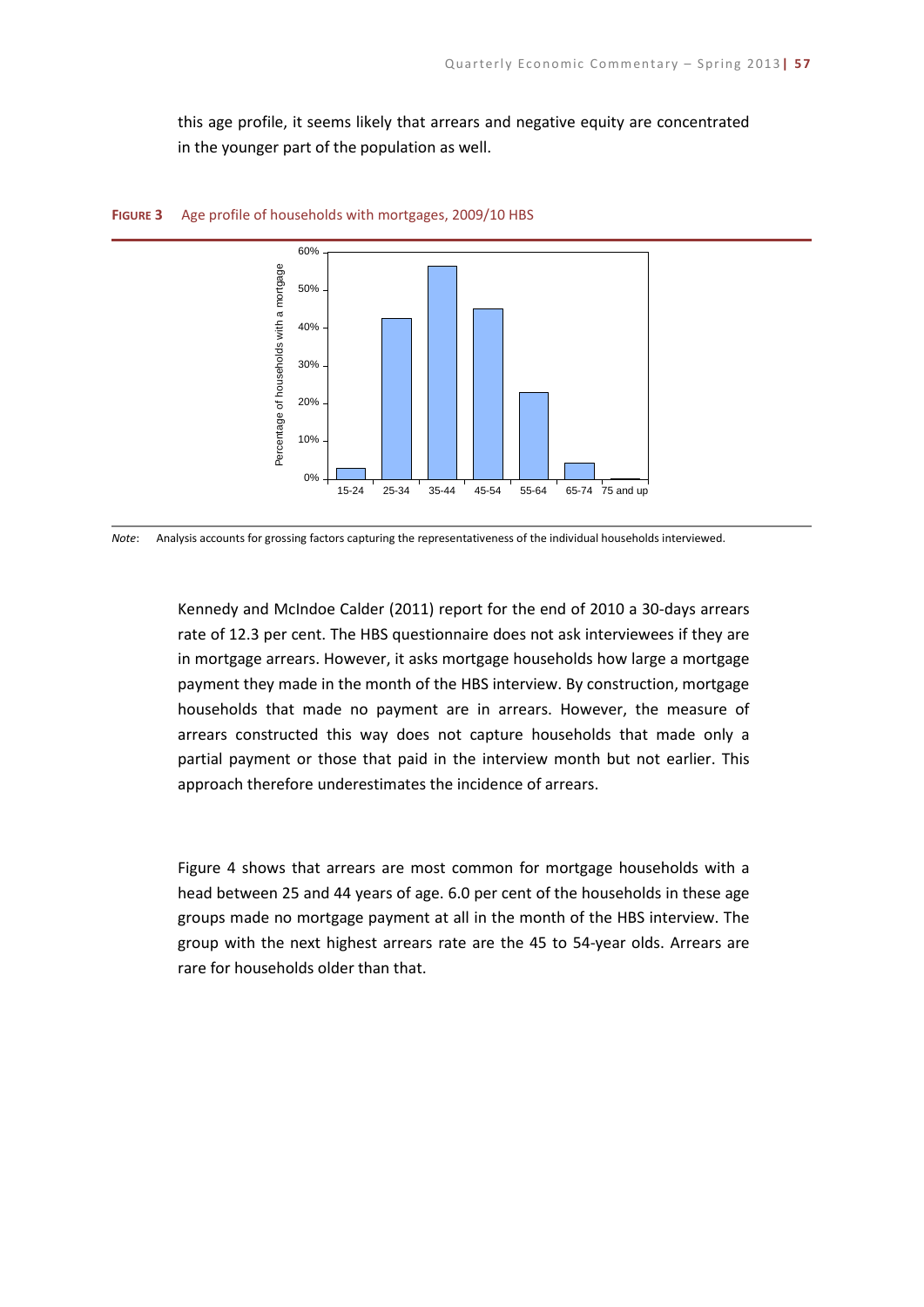

#### **FIGURE 4** Age profile of mortgage households in arrears, 2009/10 HBS



It is possible that the high incidence of arrears among young households is related to unemployment.<sup>[5](#page-7-0)</sup> Households get mortgages while in work and typically assuming constant or growing incomes. If the household reference person loses his/her job, the mortgage payments often exceed income, and arrears result. Gerlach-Kristen (2013) shows that large pay-cuts, which again may mainly affect younger individuals that are less established in their job more than older staff, also can cause arrears. Compatible with this, McCarthy and McQuinn (2011) find that the mortgage repayment-to-income ratio is particularly high for young households.

Is negative equity more common among young households, too? Kennedy and McIndoe Calder (2011) report that 30.6 per cent of all mortgage holders were in negative equity at the end of 2010. The HBS does not contain a variable capturing negative equity, but Duffy and O'Hanlon (2013) analyse data from the Census 2011 by household age. Figure 5 replicates their numbers, which use a slightly different definition of age brackets. It can be seen that negative equity is most common for households in the under 30 bracket, followed by those aged between 30 and 39.

The finding that young households are most likely to be in negative equity is not surprising given that households that purchase a house/apartment tend to be young and that the fall in prices affects those households first that bought most recently.

<span id="page-7-0"></span> <sup>5</sup> Central Bank of Ireland (2012) shows in Box 6 that households in arrears are more often unemployed than those that make their mortgage payments.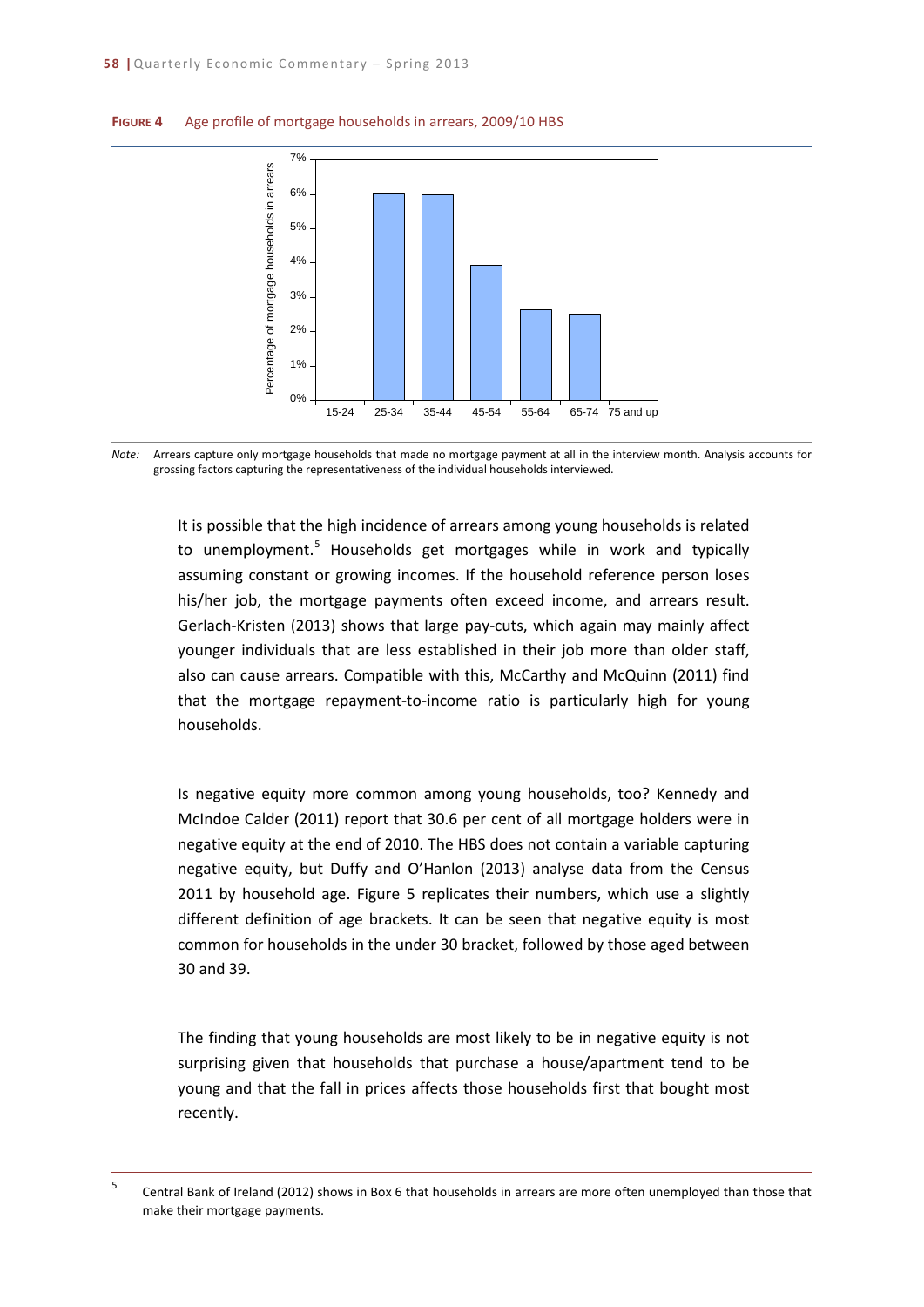

**FIGURE 5** Age profile of mortgage households in negative equity, from Duffy and O'Hanlon (2013)



#### **Conclusions**

Households typically smooth consumption. This means that they try to maintain their standard of living if income declines temporarily. Even if longer-term income expectations decline, consumption does normally not decrease by more than income. However, young households in Ireland dramatically reduced their consumption below income after the onset of the financial crisis.

This Note shows that this drop in consumption stands in contrast to the experience of older households, whose average expenditure did not decline. Younger and older households earned and spent about the same sums in 2009/10. While some of this may represent a natural convergence given the rise in average education levels of the older half of the population, we argue that it is also due to young households facing credit constraints and building up savings in anticipation of these. In particular, credit constraints are likely to bind for households that are unemployed, in arrears or in negative equity. Using household budget data, we construct age profiles and show that young households are indeed more likely to be facing credit constraints than older ones.

From a policy perspective, the analysis suggests that the main burden of the crisis is borne by the younger half of the Irish population, both because young households have been particularly likely to become unemployed in the crisis and because many of them purchased a house/apartment prior to the crash. While unemployed young households are likely to find new jobs relatively quickly once the economy recovers, this Note nevertheless raises the question how policy can